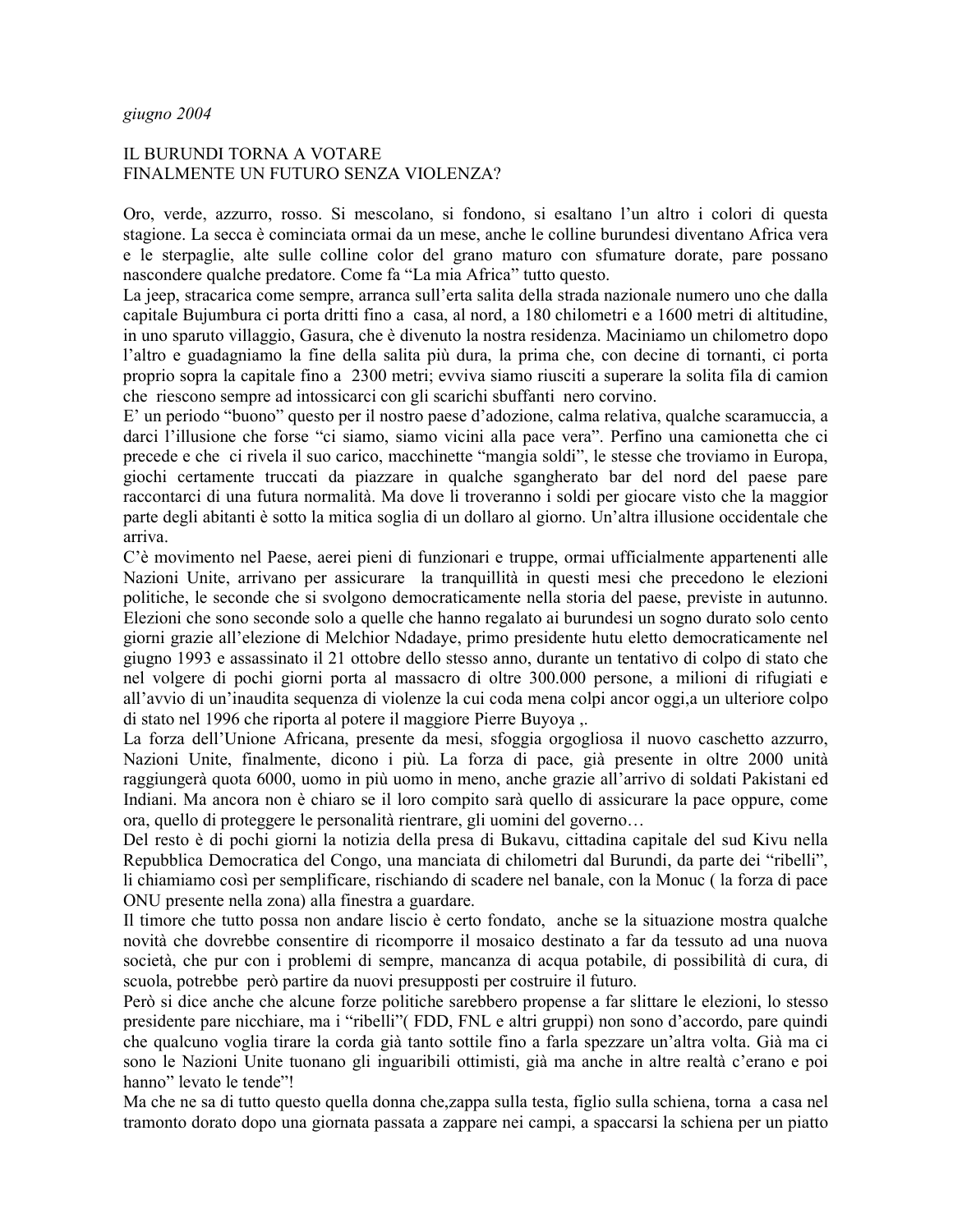di fagioli, che ne sa la sudata raccoglitrice di caffè che spinge al massimo le sue mani per raccogliere il maggior numero di ciliegie nel minor tempo possibile perché forse riuscirà a raggranellare un po' di denaro in più per comprare il petrolio per la lampada, quella pentola di alluminio che da mesi occhieggia la mercato, quella pezza di stoffa che le consentirà di cambiare, dopo un anno i suoi miseri stracci.

Il Burundi pare andare a due, tre velocità, il Burundi oggi è la capitale Bujumbura e tutto il resto, due realtà che fanno un paese ma eccezionalmente lontane fra loro. Una manciata, ma proprio una manciata di chilometri oltre il cento cittadino e il panorama cambia completamente così come cambiano le esigenze e le aspettative. Anche fra gli stessi quartieri della capitale vi è una grande diversità, pochi quelli "ricchi", gli altri a fare da cintura, una sorta di grande corte dei miracoli, ma dove il miracolo vero è quello di sopravvivere.

Ma spesso si muore, troppo spesso e a farne le spese sono sempre i più deboli, gli indifesi, gli ultimi fra gli ultimi. L'acqua potabile in Burundi è ancora appannaggio di pochi, anche la scuola elementare non è per tutti così come il diritto ad essere curati, ma come si fa a curarsi, mandare i figli a scuola quando si guadagnano in media 500 Fbu al giorno (cambio ufficiale 1 euro  $-1250$ Fbu), come meno di mezzo euro al giorno. E allora si fa quel che si può guardando avanti, quando è possibile, sperando che questo stato un giorno possa garantire opportunità minime per tutti, ma la disillusione è forte; anche sulle colline c'è voglia di pace, quella vera, dopo quasi undici anni passati a dormire con un occhio solo, col fagotto di miseri stracci sempre pronto, pronti a fuggire al minimo segnale di pericolo. Ma non c'è pace senza giustizia. Almeno un barlume, ma forse un po' di chiaro traspare in fondo al tunnel, elezioni permettendo, Nazioni Unite permettendo.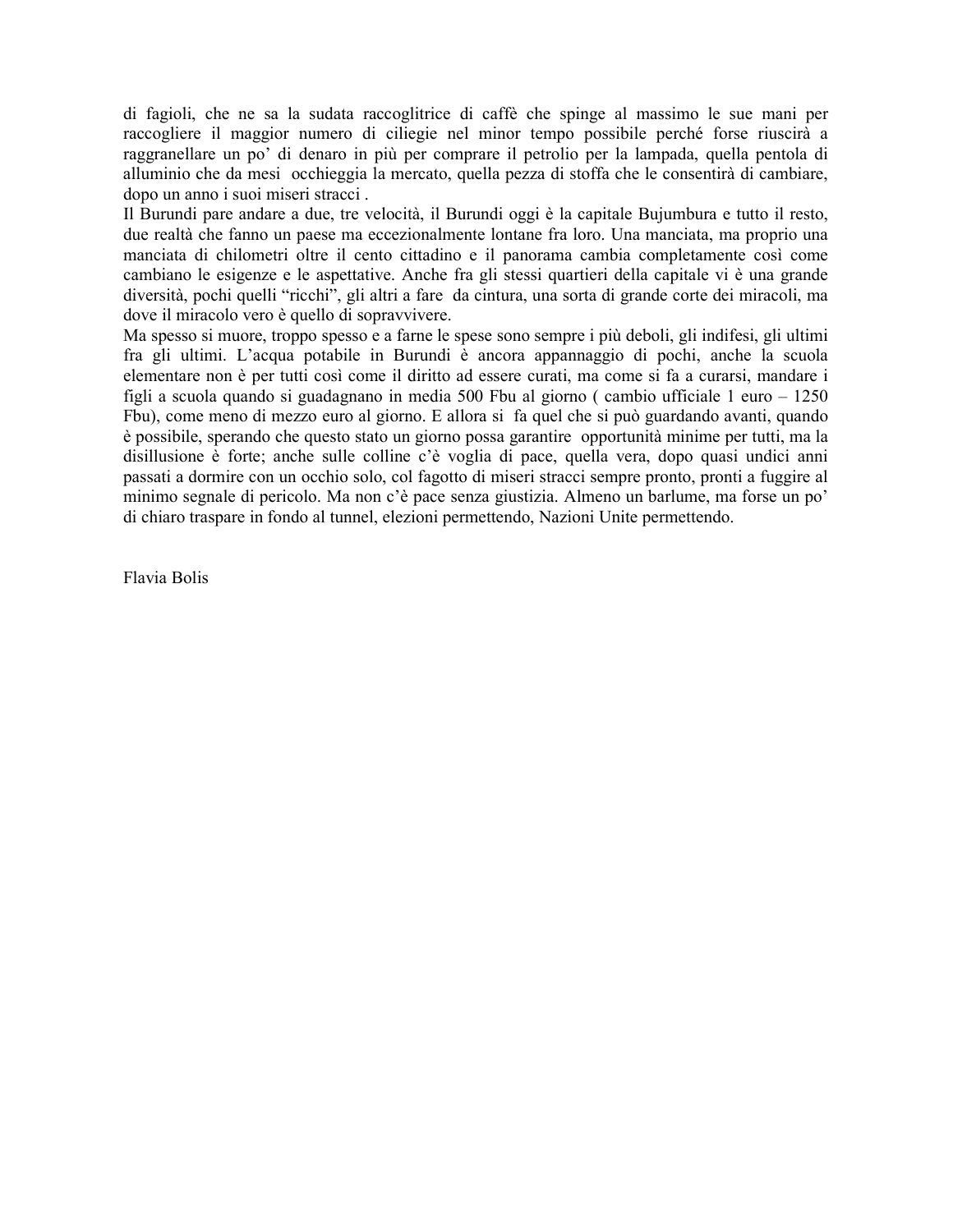### E' DURA LA VITA IN AFRICA, OGGI

Il vestito è sempre lo stesso, solo ogni anno più corto e con qualche buco in più. La piccola Ntabaza, sette anni circa, ormai da un paio d'anni gironzola attorno alla missione col suo abitino giallo, una volta sgargiante, oggi un po' più sui toni del marrone. Non va a scuola la bambina, e per oltre un mese capitò, di sera, di trovarla rannicchiata in un angolo, vicina ai guardiani, il cielo a fare da tetto. Aveva una mamma la piccola, chissà se ne conserva il ricordo. Interrogando la gente del villaggio capita di scoprire che ormai la donna è morta da tempo. Il padre? Per esserci c'è, o meglio c'è a strappi. E poi c'è quella nuova donna in casa, giunta con i suoi bambini. E alla piccola Natbaza non resta che la strada. In Africa è così, difficilmente la matrigna riesce a non privilegiare i propri bambini. Ma quando la fame è tanta come fai a non essere partigiana, e a rubare qualche boccone in più per i tuoi piccoli. E a Ntabaza rimane la strada. Troppe sono le sere che capita di incontrarla fuori casa, troppe le volte in cui tu la accogli e il giorno successivo mandi a chiamare il papà, qualche rimprovero, la promessa di un piccolo lavoro, di aiuto per mandare a scuola la piccola, la richiesta di starle vicino. Una settimana, un mese e della piccola non c'è traccia alla missione, al mercato. Forse finalmente le cose marciano. Ma poi, in una di quelle notti di luna quando nessuna luce è necessaria per vedere, eccola di nuovo, al solito angolo, inevitabile il rimbrotto ma poi come fare a non darle un tetto, una coperta, cibo, una tazza di tè caldo. Non va a scuola la piccola Ntabaza che ora, per paura di essere rimandata in quella che non considera più la sua casa dorme al mercato con decine di altri bambini per i quali la famiglia non è neppure più un ricordo sbiadito. Giovani vite già adulte, lo sguardo di sfida, il naso sporco, la mano lesta. Ti pare fatica sprecata parlare con loro; rapaci guardano solo al tuo orologio di plastica, paccottiglia da cinque euro, per loro un piccolo capitale. Mangiano da scoppiare quando gliene porti. Ridono anche per qualche tua espressione buffa, per i tuoi vani tentativi di mettere insieme due parole in croce nella loro difficilissima lingua, ridono ma solo con le labbra. Lo sguardo rimane ostinatamente duro, perso in vaghe immagini di un'infanzia negata. Eppure sono bambini e lo scopri dopo dieci, cento, mille tentativi, quando proprio ti viene da dire "basta, è inutile, è proprio vero, è meglio mollarli al loro destino". Quando proprio non ce la fai più, un piccolo, quasi insignificante gesto, ti ridà la carica, ti fa capire che hanno solo bisogno d'amore, sono voraci d'amore, gridano il loro bisogno, ma a modo loro. Che fare allora? Dar loro fiducia? Ma come? Le famiglie sono spezzate; la malattia, la guerra, dieci, quasi undici anni di terrore, hanno disgregato fino alle radici l'istituto familiare, quella famiglia allargata che era in grado si sorreggere quanti rimanevano senza sostegno. Ma quando si vive molto al di sotto, infinitamente al di sotto, della mitica soglia del dollaro al giorno non ti puoi permettere di sfamare una bocca in più sia essa di anziano o di bimbo. E se per i bimbi l'alternativa è la strada, per i vecchi, accusati assurdamente di ogni sorta di maleficio, è l'esilio, alcune volte la morte. E' dura la vita in Africa, oggi, paradossalmente, in moltissime realtà lo è ancor più di dieci anni fa. Gli obiettivi che le grandi agenzie internazionali si erano prefissi non sono mai stati raggiunti e la maggior parte della popolazione di questo continente è stritolata da una miseria che pare non avere fine. Nelle campagne, sulle colline, nella savana si continua a morire per malattie facilmente curabili, qualche volta per le conseguenze della fame, per la mancanza di acqua potabile, si continua a non andare a scuola e ad essere condannati, come cento, mille Ntabaza. Condannati ad una non vita. Già ma che fare? Se i grandi hanno fallito che fare? Eppure hanno bisogno d'amore. E allora perché non dare semplicemente amore, perché non esserci accettando le proprie sconfitte, ma esserci sempre, giorno dopo giorno a salutare ogni nuova alba e la piccola Ntabaza che timida sbircia fra i buchi del recinto di casa. Un sorriso. Per ora basta, se dato con amore è pur sempre un inizio. Poi verrà il resto.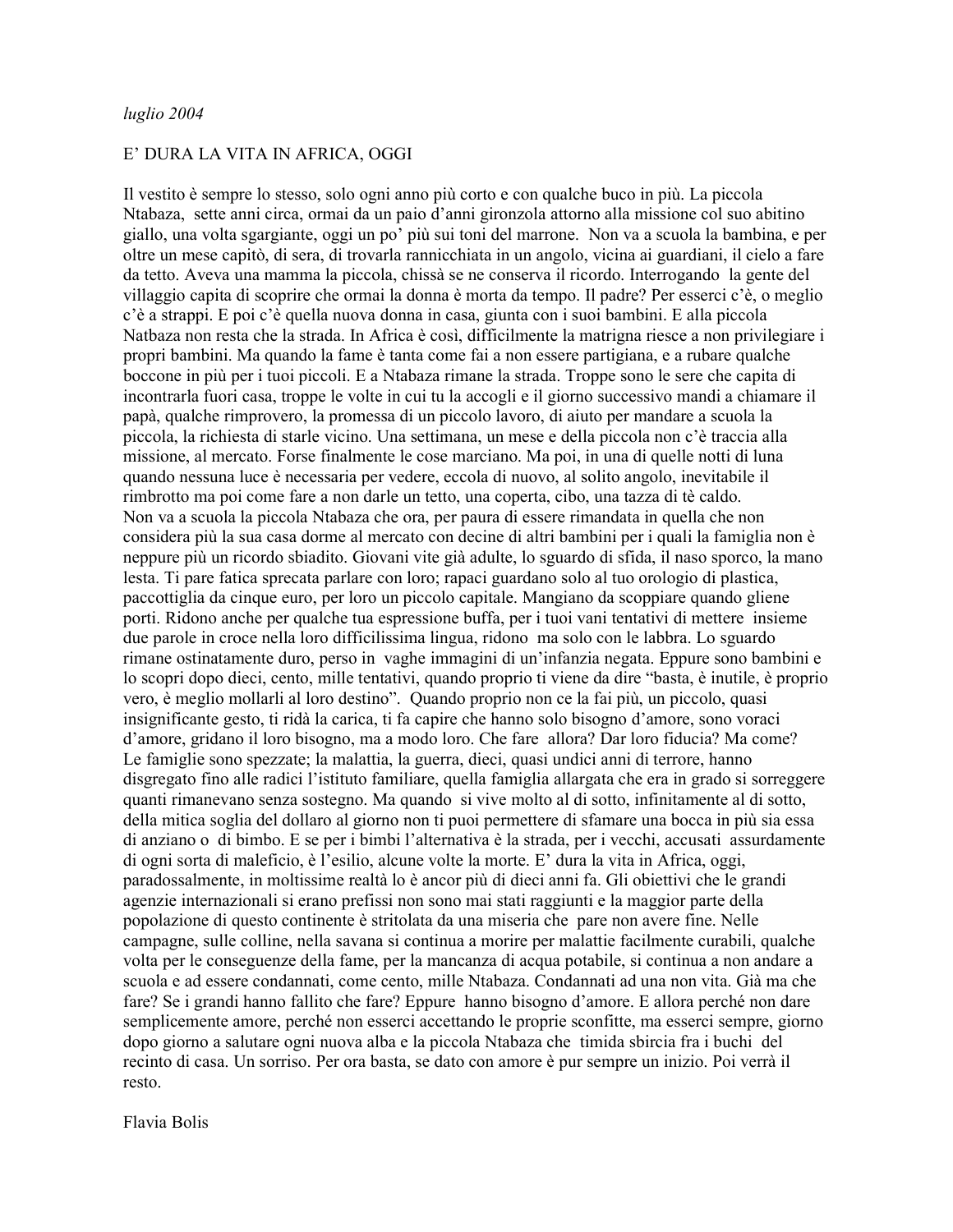### STRAGE D'AGOSTO IN BURUNDI

E' accaduto di notte, soprattutto a donne e bambini, rifugiati congolesi, senza una ragione apparente. 150 morti, vite stroncate con fredda brutalità; pallottole, macete e poi benzina a bruciare i corpi di questi martiri, gente innocente che ha cercato di sfuggire alla morte qualche mese fa, nella regione del Kivu. In realtà l'appuntamento è stato rimandato solo di una manciata di giorni. Se n'è parlato nel mondo. Ancora una volta il Burundi è salito agli onori della cronaca; purtroppo per un altro fatto raccapricciante. Il campo dei rifugiati congolesi di Gatumba, nella piana del Rusizi, Burundi, una località a due passi dalla frontiera con la Repubblica Democratica del Congo, una landa semideserta fino a pochi anni fa, in una notte senza luna, è stato assalito e la morte è arrivata come sempre rapace, a ghermire senza distinzione alcuna. Un'altra speranza che muore. All'alba terribile lo spettacolo e immediato il balletto "delle colpe", in una sorta di triangolazione perfetta rimbalzano accuse all'uno e all'altro. Un'etnia congolese nemica di quella cui appartenevano i rifugiati, i ribelli burundesi dell'FNL, l'esercito. Questi i principali accusati. Nomi che girano in tondo l'uno addossa all'altro la responsabilità del massacro a dimostrare chiara, ancora una volta, la triste realtà: un'altra strage e destinata a rimanere senza colpevoli. Sul terreno, però, quella mattina, fra quel che resta delle bianche tende fornite dall'alto commissariato Onu per i rifugiati, figure indistinte, pezzi di carbone che difficilmente richiamano ad una sagoma umana. Non dovevano essere ancora a Gatumba i profughi. Una specifica normativa dice che entro 60 giorni dallo sconfinamento i rifugiati devono essere spostati a 180 chilometri dal confine. Era già stata individuata la zona dove i congolesi avrebbero dovuto soggiornare. Eppure erano rimasti là, consapevoli della "pericolosa" vicinanza con la madrepatria.

Ancora violenza in Burundi, se n'è parlato sui giornali. In Italia si è scritto di questo orrore. E poi più nulla, la pausa di Ferragosto impone le sue regole. Si ritorna a parlare di mare, di rientro, di ingorghi sull'autostrada, del caro benzina, della corsa senza regole dell'euro che ci rende tutti più poveri. Per carità, è legittimo parlare anche di questo anche perché ciò che si tocca con mano è spesso il confine naturale della nostra quotidianità.

Non si parla più di questo strano paese, i riflettori hanno illuminato questo scampolo di terra quanto basta per "buttare giù una cartella o poco più", un articolo scritto basandosi sulle testimonianze raccolte per telefono, un servizio televisivo cucito con immagini di altri massacri, "tanto sono tutti uguali".

Eppure c'è paura nel paese, la situazione è instabile. Domenica 15 agosto migliaia di persone raggiungono Bonero, provincia di Muyinga, uno sparuto punto sulla carta geografica nel nord del paese, dove i missionari saveriani hanno voluto erigere un santuario mariano diocesano. Si festeggia la Madonna Assunta. L'atmosfera è festosa, il cielo turchino fa da sfondo ad una teoria di luci e colori. La messa, come tutte le messe africane, si protrae per parecchie ore ma la gente non sente il peso della fatica, delle sei, sette ore di cammino, su e giù per le colline, necessarie per raggiungere il santuario. E' un atto di fede e di speranza questo pellegrinaggio, ci si affida a Maria, si affida il paese alla Madonna. Sono ormai quasi le due del pomeriggio, i fiori sull'altare cominciano ad appassire e le candele a sciogliersi ma ancora di canta e si prega.

Un boato sordo e un sibilo sinistro interrompono questa atmosfera di grazia, è il terrore. Il terreno comincia a tremare, migliaia di piedi calpestano rovinosamente l'erba cercando di guadagnare la fuga, noi stessi ci accucciamo a terra, la piccola Bernadette fra le nostre braccia stretta stretta, ci prepariamo al peggio; un secondo, due secondi, tre, cinque, dieci, nulla. Le teste si rialzano. Un camion è fermo sulla strada, il pneumatico scoppiato; per una serie di ragioni fisiche e ambientali lo scoppio è risultato identico a quello dei mortai che tristemente hanno fatto sentire la loro voce per mesi negli anni passati. Piano piano la situazione ritorna alla normalità e si continua a pregare. Una storia piccola piccola, ordinaria quotidianità che ci racconta del terrore di un popolo, di gente che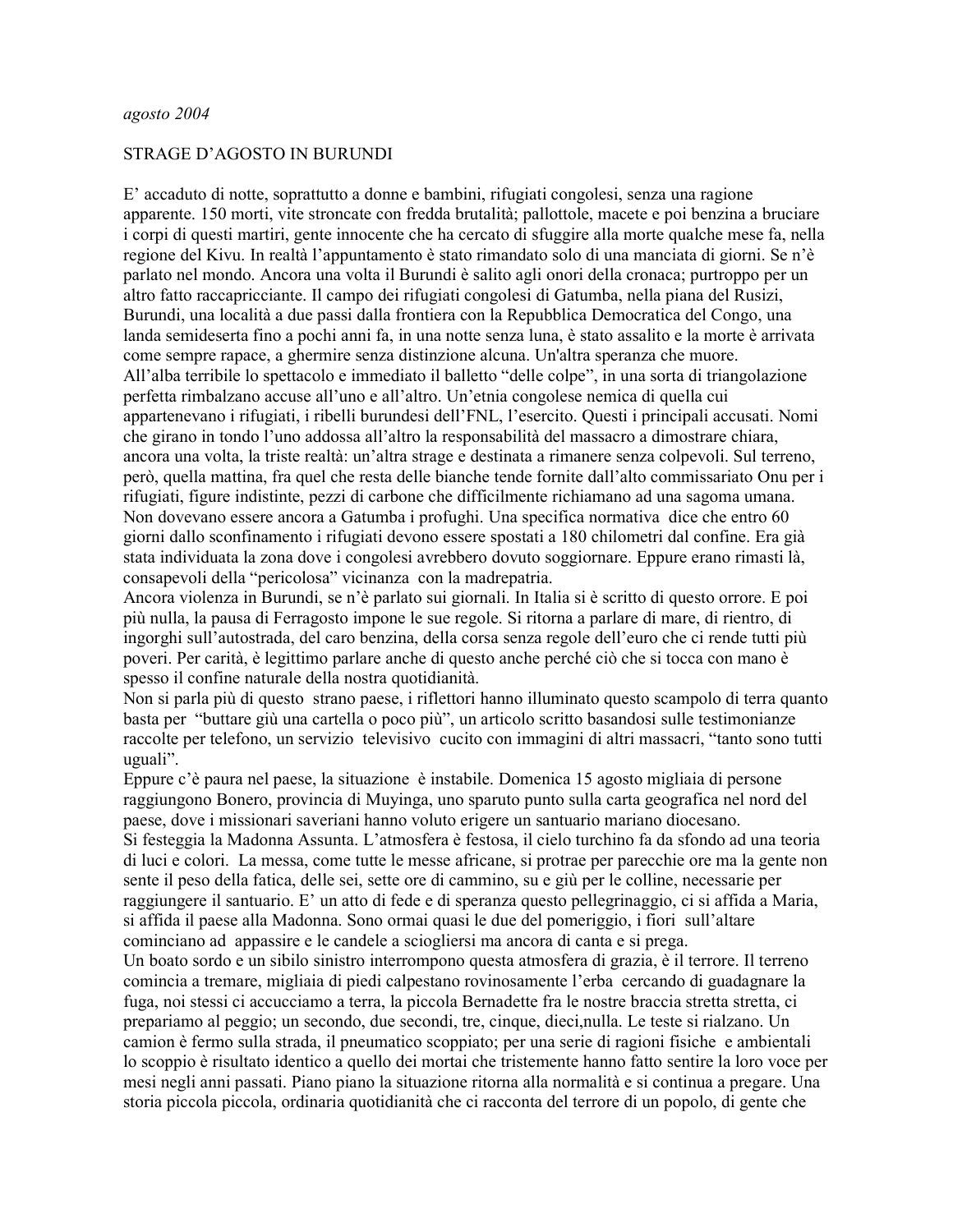danni anni vive nella paura. Certo si continua a sperare, a guadare al futuro ma non è possibile non ricordare, non temere.

Si parla di pace ogni giorno e la politica sta facendo il suo esercizio quotidiano di equilibrio, ma nei villaggi, nelle campagne si tende l'orecchio, al minimo sospetto è la fuga. E' così il Burundi, un piede in casa e uno fuori in attesa di fine ottobre quando dovrebbero essere le urne a dare il responso delle elezioni, ammesso che ci si arrivi, ammesso che le armi tacciano. Ma come è possibile pensare che taceranno quando si scopre che molte famiglie sono armate da dei folli che pensano ancora che solo la violenza potrà riportare qualcuno al comando e ridurre gli altri al silenzio. Per questo il 15 agosto, dopo la paura, la preghiera a Maria, Regina della pace, è risuonata ancora più forte, affinché le menti sconvolte dal delirio di onnipotenza possano essere ricondotte alla ragione, alla consapevolezza che è solo nel rispetto dell'altro la via del futuro.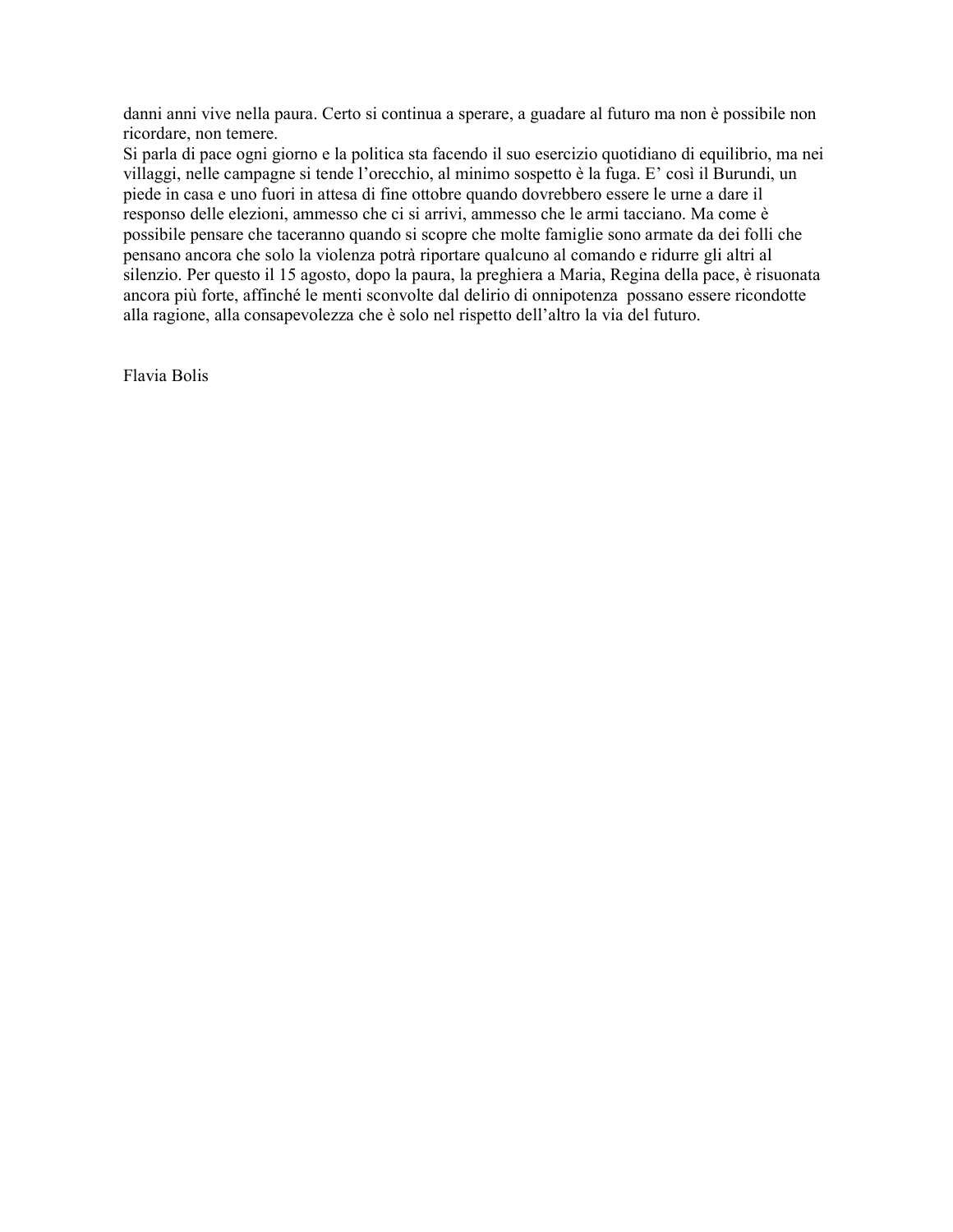# MANCA IL GASOLIO. PREZZI ALLE STELLE. E LA MISERIA DIVENTA ESPERIENZA QUOTIDIANA

Tutto è cominciato con lunghe code alle pompe. Un ora di attesa sotto il sole cocente per una tanica di gasolio. E' di nuovo crisi, la terza questo anno. Il carburante non arriva, dicono i gestori. Come sempre il sospetto che invece tutto sia bene stivato. Si fa pressione per poter aumentare, ancora una volta il prezzo. In un anno un litro di gasolio ha avuto un rincaro elevatissimo, da 830 franchi il litro a 1050; e non è finita, assicurano. Altro che aumento del costo del petrolio!. Qui vogliono portare il prezzo ad un dollaro al litro, senza curarsi delle inevitabili conseguenze, e ormai non siamo tanto lontani visto che al cambio un dollaro vale 1150 franchi burundesi (che d'ora in avanti indicherò con la sigla Fbu).

E così, quando hai la fortuna di trovare zucchero, olio, sale, farina scopri che il prezzo è aumentato. Non è così per i salari fermi da mesi, da anni. Un operaio nel nord del paese dove noi abitiamo guadagna mediamente 700 Fbu al giorno! In capitale i salari sono certo più alti ma la vita è ancora più cara. L'aumento del costo del carburante provoca un impennata dei prezzi e la miseria diviene esperienza quotidiana per un numero sempre maggiore di famiglie che da sempre hanno vissuto nella povertà. Il paese fa fatica ad andare avanti eppure ti raccontano di qualche progresso. Il Burundi importa tutto, esporta solo caffè, e lontano dalle coste le merci viaggiano per migliaia di chilometri prima di raggiungere la destinazione. L'economia non va, eppure il denaro da qualche parte arriva visto che è tutto un fiorire di cantieri edili nella capitale. "C'est la guerre qui fait l'argent": mai il senso di questa affermazione è stato palpabile come in Burundi. Arrivano centinaia di migliaia di euro per progetti di sviluppo, riconciliazione, salute che inevitabilmente finiscono nelle tasche di pochi. I 6000 militari ONU oltre alla missione di pace hanno portato altre insicurezze.

L'altra notte uno di loro è stato freddato per strada, si dice per rubargli l'auto, ma alcuni sussurrano di altri traffici...

E la pace? Tutti guardano alla data del 20 ottobre quando è previsto il referendum popolare per la nuova Costituzione, approvata a maggioranza dal Parlamento, dopo molti mugugni, crisi di Governo e tutto il resto. E' una Costituzione stiracchiata che non accontenta tutti e ovviamente gli scontenti sono quelli che fino ad oggi, impuniti, hanno spadroneggiato. La paura è tanta, la disorganizzazione generalizzata. Per votare è necessario essere in possesso di un documento di identità, ma per ottenerlo è necessario sborsare denaro e chi se lo può permettere? Non esiste ad oggi un'anagrafe elettorale. Si dice che le varie fazioni sborseranno denaro sonante per fornire i burundesi di carte d'identità, magari con all'interno qualche banconota in cambio di un si o un no alla carta costituzionale. Come andrà a finire non si sa, questo primo passo verso le elezioni politiche è una certezza ma la gestione e il risultato non lo sono. Non voglio pensare a cosa potrebbe succedere se le cose andassero male. Dal punto di vista politico, i "ribelli" delle varie fazioni litigano tra di loro e se ad alto livello le questioni si dirimono con le parole, sulle colline sono i mitra a parlare. La gente fugge di qua e di là. Storie di ordinaria "africanità" si potrebbe dire ma il problema è che dietro queste storie ci sta la vita di ogni cittadino.

Siamo in attesa. Magari le cose fileranno lisce e finalmente si procederà verso la pace ma il pessimismo, soprattutto da parte di chi ha visto e vissuto i massacri del 1972, 1988, 1993 e via dicendo, è diffuso. Molti civili girano armati, mitra in spalla. Quasi in ogni capanna, si dice c'è un'arma. Se qualcosa non dovesse andare credo che saranno in molti ad avere la responsabilità dell'orrore che si scatenerà. Ma è necessario andare avanti, passo dopo passo adagio, guardando al 20 ottobre, un mercoledì qualunque, per la maggior parte dei cittadini del resto del mondo.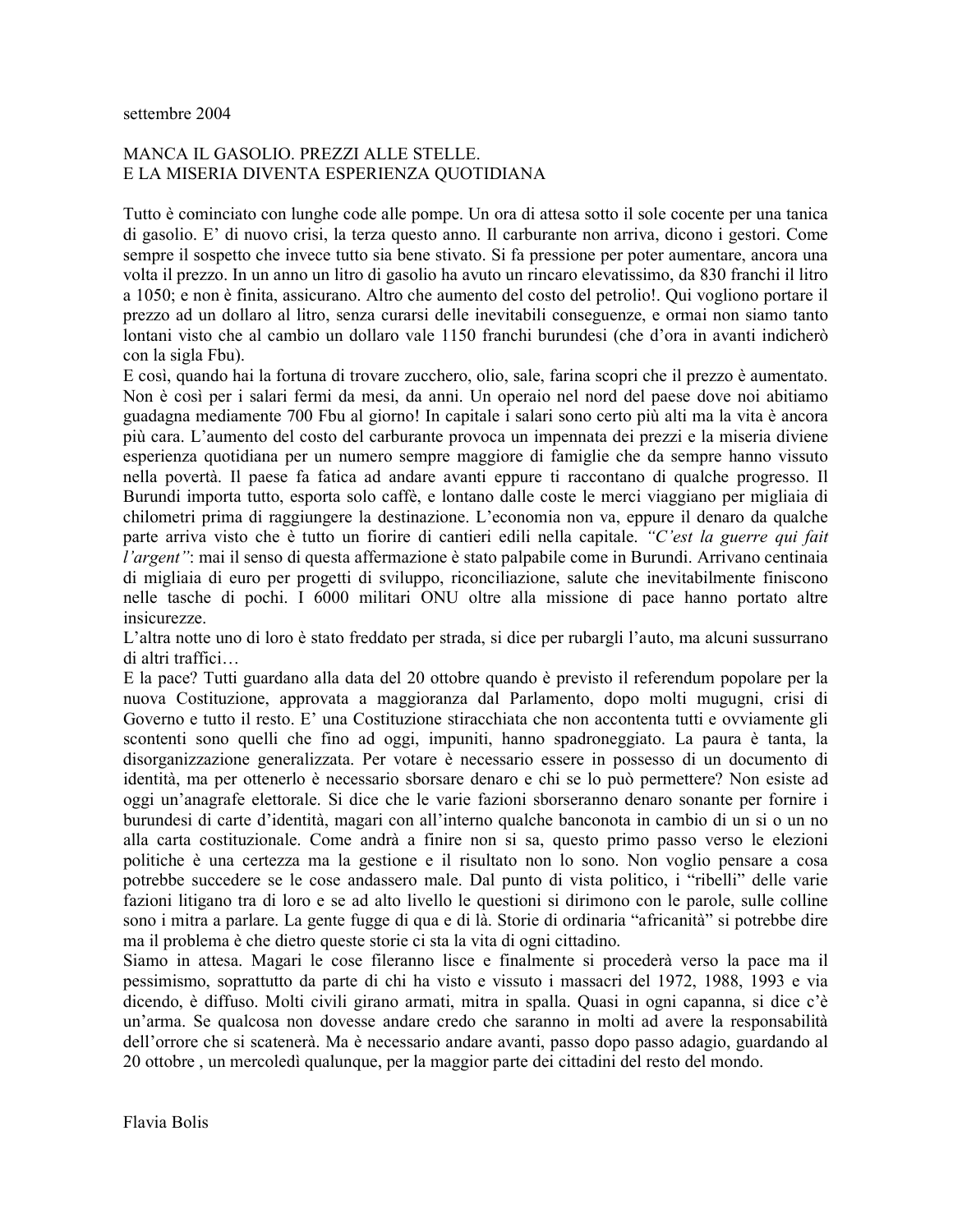## REFERENDUM RINVIATO, ELEZIONI RINVIATE. C'E' TENSIONE NELL'ARIA. E LA GENTE SCAPPA.

Il sole non è ancora tramontato ed è proprio a quest'ora, quando la luce dorata si fonde con il fumo dei fuocherelli accesi al di fuori di ogni capanna, che le voci gioiose dei bimbi intenti nel gioco risuonano forti e quiete al tempo stesso. Da pace al cuore questo spaccato di giornata, conforta, lenisce, fa guardare al futuro. E' un'ora magica questa, l'ora che ti spinge fuori sui sentieri di terra rossa, resi ormai fangosi dalle prime piogge. Passi di capanna in capanna, un saluto per tutti, ormai ti pare di essere di famiglia, qualche vecchia piena di anni e di rughe risale il sentiero per salutarti solennemente. I retaggi sono duri a morire; i bambini per lo più ti inseguono gridando in coro "Pino, Flavia, Bernadette...". Poi incontri una capanna vuota, poco più in là un'altra. Ti informi e scopri che le famiglie se se sono andate, per paura, così come per paura molti bambini non frequentano la scuola appena iniziata. C'è tensione nell'aria, il referendum rinviato al 26 novembre, ma spostarlo di un mese o poco più ha un senso? E le elezioni attese per dicembre perché spostarle ad Aprile 2005?. Altri mesi di attesa forse indispensabili per comporre il mosaico della pace, forse invece ore e giorni spesi nella paura e nel terrore fino ad alimentare una vera e propria fobia collettiva come quella che si è perfezionata nel mese di ottobre, in alcuni comuni della nostra provincia e che ha portato ad una massiccia emigrazione verso luoghi considerati più sicuri. Si parte si abbandona tutto, il campo, la casa. Niente raccolto dunque nei prossimi mesi, niente cibo, di nuovo poveri fra i poveri con il rischio, al ritorno di veder occupata la casa da altri. Le armi tacciono in questi giorni in Burundi, salvo in alcune zone ristrette nel sud del paese, ma l'aria è pesante, le varie fazioni politiche convocano incontri con la gente per tentare di scongiurare la paura. Ma vi sono anche altri problemi in questi giorni. E' il tempo della semina dei fagioli, il cibo principale. Ma il denaro scarseggia. I prezzi sono alle stelle. Un chilo di fagioli a gennaio costa 100 franchi locali oggi è salito a 360. Ad ogni famiglia servono, subito, mediamente trenta chili (per la semina e per mangiare in attesa del raccolto). Chi ha avuto fortuna con la vendita del caffè può stare relativamente tranquillo anche se non può permettersi di ammalarsi, di acquistare un pezzo di sapone in più, ma per gli altri è dura, durissima. Al nostro cancello la fila di gente che chiede denaro si allunga sempre più, non accattonano, ti dicono "prestami il necessario" io te lo ripago con il lavoro. Ma ora abbiamo esaurito tutti i lavori necessari, superflui e immaginabili; avremo, nei prossimi mesi, decine di giardinieri, per un fazzoletto di terra, cariolate di letame da concimare dieci piò di terra, centinaia di quintali di pietre tanto da erigere muragli altissime. Non sappiamo che farcene, certo, ma come dire no a chi ti chiede "aiutami a non morire di fame". Anche i bambini nei mesi scorsi non si sono discostati di molto da questa logica. "devo andare a scuola non ho quaderno, bic e nemmeno un vestitino nuovo". Che fare ci siamo chiesti più volte. Poi ecco l'idea. Dietro casa, fra la chiesa e il centro di salute, un pezzo di prato incolto. Proprio bruttino e allora abbiamo proposto a tutti i bimbi di portare erba buona da piantare, abbiamo ingaggiato i giardinieri in eccedenza ed ora abbiamo uno spazio tutto nuovo. Già ma dopo? Bisogna trovare altri lavori ed ecco la sistemazione dei vialetti, la pulizia dei canali e avanti ancora.

Sono dignitosi i burundesi, salvo le solite eccezioni, lavorano volentieri in cambio di un aiuto economico consapevoli che le ore dedicate al lavoro (non certo l'intera giornata) non riusciranno mai a compensare il valore del denaro ricevuto ma si tratta di un tacito accordo fra noi e loro. Non ti do tutto gratis diciamo noi, lavoro un po' dicono loro. E' certo un accordo imperfetto questo ma che consente alle gente di avere le sementi, di coltivare il campo, di non essere strangolata dagli usurai, di sapere che puoi contare su qualcuno se hai bisogno di una mano.